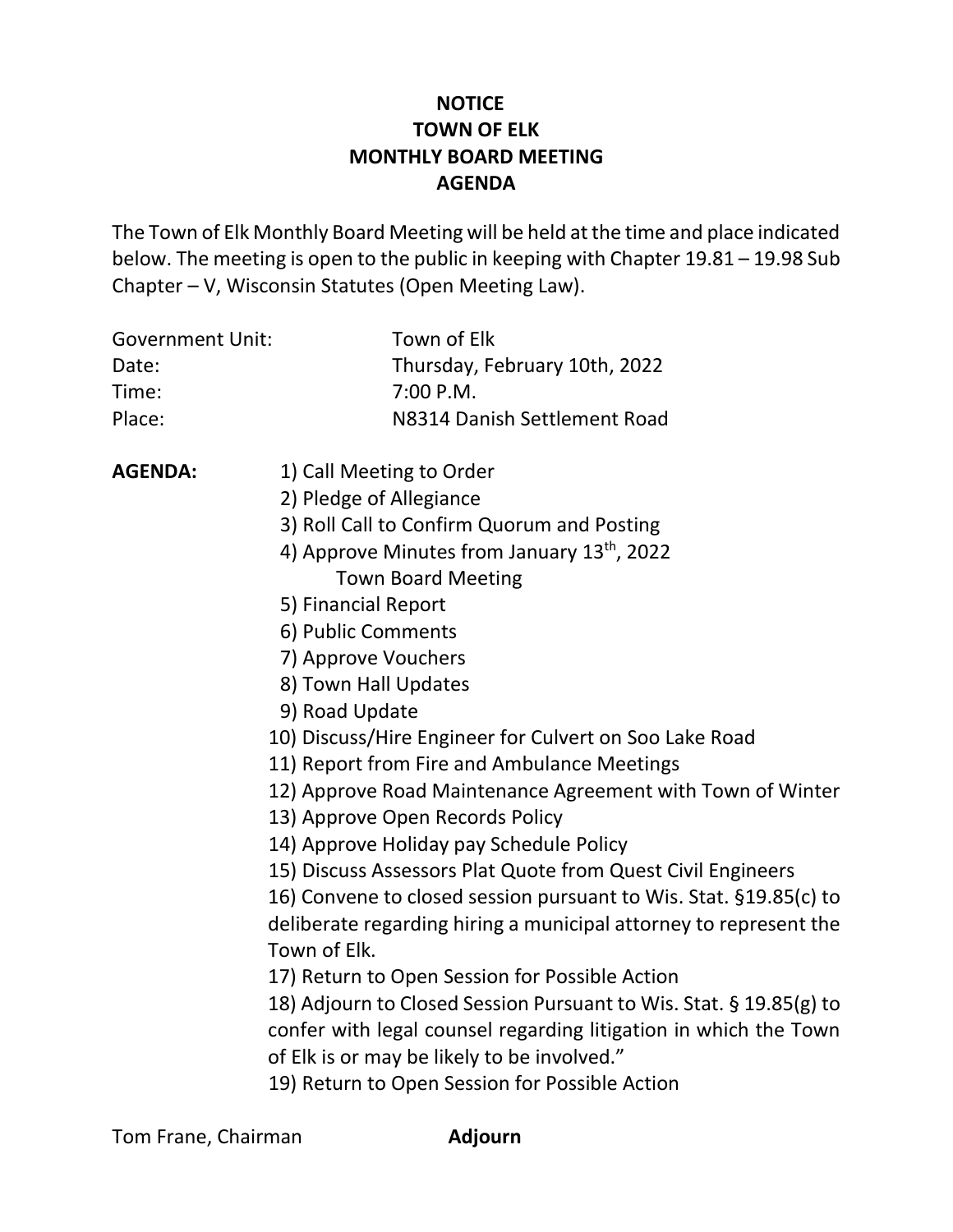# **DRAFT COPY FOR BOARD APPROVAL**

# **TOWN OF ELK**

### **MONTHLY BOARD MEETING**

#### **FEBRUARY 10, 2022**

#### **ELK TOWN HALL**

Present: Tom Frane Jeanie Heizler Tyler Weber Excused: Joe Neerdaels

Frane called the meeting to order at 7:00 p.m. Jim Heizler led the Pledge of Allegiance.

Roll call was taken. Treasurer Joe Neerdaels was excused. Posting of the agenda and a quorum were confirmed.

It was moved and seconded to approve of the minutes of the January 13, 2022 Board meeting. Motion passed.

**Financial Report:** Laurie reviewed the financial report. Motion was made and seconded to approve the Financial Report. Motion passed.

**Public Comments:** Craig Stuttgen spoke about his need for the Town to plow his road. Frane stated that the Board would review it.

**Voucher Approval:** Laurie reported that an error had been made in the total expenses in the January report. Motion was made and seconded to approve the corrected total to \$1,207,224.94. Motion passed. Tom reviewed the February voucher for a total of \$930,433.42. Motion was made and seconded to approve the February voucher. Motion passed.

**Town Hall Updates:** Jeanie reported that she is looking into replacement carpet in the Town Hall entry.

**Road Update:** Tyler reported that there was no new road business to report.

**Soo Lake Road Culvert:** Tyler reported that he is working with SEH Engineering from Rice Lake to learn more about the culvert replacement on Soo Lake Road. Tyler also reported that they will be holding a webinar about the costs of similar projects, and recommended that all board members participate.

**Report on Fire Department and Ambulance Meetings:** Tom reported that the Fire Department is planning to obtain financing for lift assistance. Price County Ambulance has two new EMTs and has also ordered a new ambulance which should arrive January or